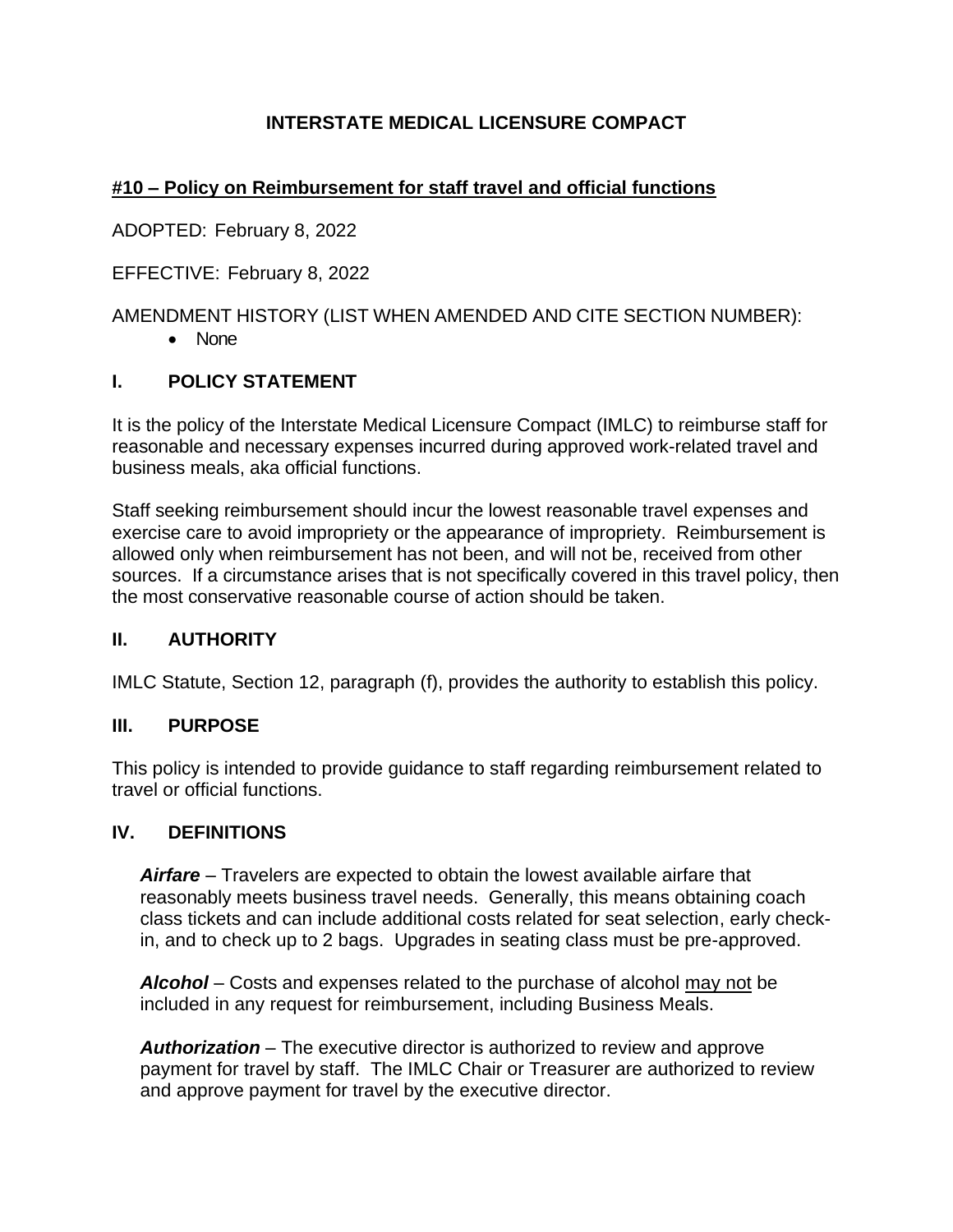*Automobile (personally owned)* – Travelers with a valid driver's license and personal automobile insurance may be reimbursed for mileage in lieu of air travel. The traveler should be aware that the extent of coverage provided by their automobile insurance company is for business and not personal travel. The traveler is responsible for increase costs charged by their automobile insurance company for using a personal vehicle for business travel.

Reimbursement is paid at the applicable U.S. government allowed rate, up to the otherwise reimbursable amount of air travel. Additional expenses resulting from the use of a personally owed automobile are not reimbursable if the result is an increase in the overall cost of the trip.

*Business expenses* – Business expenses, including costs for faxes, photocopies, internet charges, data port, and business telephone calls will be reimbursed with an itemized receipt.

*Business meals* – Meals not related to travel, or as part of official function during travel, will be reimbursed for the actual costs plus gratuities of business meals. A report must be provided, along with the appropriate receipts, which includes at a minimum: the list of attendees, the purpose of the meal and a statement of appropriateness, along with the reimbursement request form.

A budget line item will be established for annual expenditure and may only be increased with the approval of the Budget Committee. Where possible requests for these expenses should be obtained prior to the expenditure.

*Hotel / Lodging* – Travelers are expected to select reasonable, single occupancy room rates from mid-level hotels or motels, i.e., Marriott, Holiday Inn, Embassy Suites. When the hotel or motel is part of a conference or convention site, reimbursement will be paid at the conference rate.

*Incidental costs* – Incidental costs, such as tolls, mileage reimbursement, unanticipated shipping, change of plan costs, and any requests for reimbursement for costs not specified in this policy, must include a receipt and are subject to review prior to reimbursement. Expenses not authorized after review are the responsibility of the traveler.

*Meals* – The cost of meals will be reimbursed for the actual amount of the meals plus tips, up to an amount not to exceed \$75.00 per day for all meals. Receipts are required for all meal expenses without regard to the cost. Amounts in excess of \$75.00 and all costs/expenses related to alcohol are the sole responsibility of the traveler.

*Non-reimbursable Travel Expenses* – The following items that may be associated with business travel will not be reimbursed: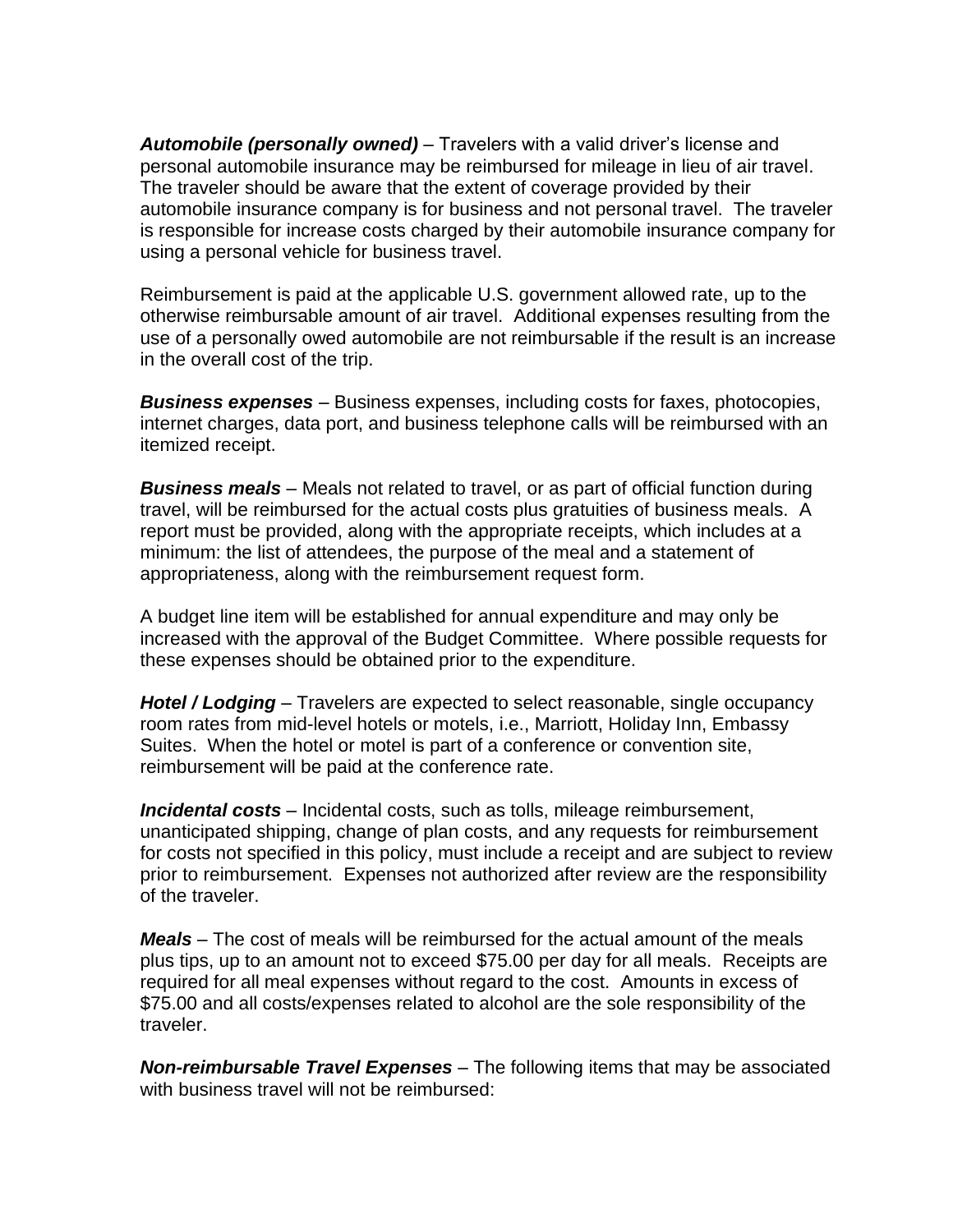- Airline club memberships
- Airline upgrades
- Business class for domestic flights or first class for all flights
- Child care, babysitting, house-sitting, or pet-sitting/kennel charges
- Haircuts and personal grooming
- Laundry and dry cleaning
- Passports, vaccinations and visa costs
- Personal entertainment expenses, including in-flight movies, headsets, health club fees, hotel pay-per-view movies, in-theater movies, social activities not related to formal conference activities

*Parking* – A receipt is required for all parking fees without regard to the cost. The lodging bill can be used as a receipt when charges are included as part of the overnight stay.

*Personal funds* – Travelers who use personal funds for travel expenses are eligible for reimbursement after the trip occurs and proper documentation is submitted.

*Prepayment of travel expenses* – IMLC will pay for airfare and travel related deposits. These payments will be made with an IMLC debit card.

*Reimbursement receipts* – Receipts for all expenses are encouraged and required for all expenses over \$25.00 and as noted in this policy.

*Ground transportation* – Travelers are encouraged to use public transportation when available and practical; including taxi, ride share, light rail, and bus options. Reimburse for rental cars and fuel expenses will be reimbursed when the most economical vehicle is selected and required for the business travel. Damage waivers offered as part of the rental agreement should be selected or prepurchased. This form of transportation includes costs related to travel to and from the hotel for events, meetings, and meals.

*Travel for non-employees* – Additional costs for travel, lodging, meals, or other travel expenses for spouses, guests, or other family members will not be reimbursed.

*Use of business travel that includes personal activities* – Any personal activities related to business travel are not eligible for reimbursement. Cost variance in airfare, additional costs for lodging or car rental caused by the inclusion of personal activities must be reimbursed or deducted from the total amount to be reimbursed for the business travel.

#### **V. REIMBURSEMENTS**